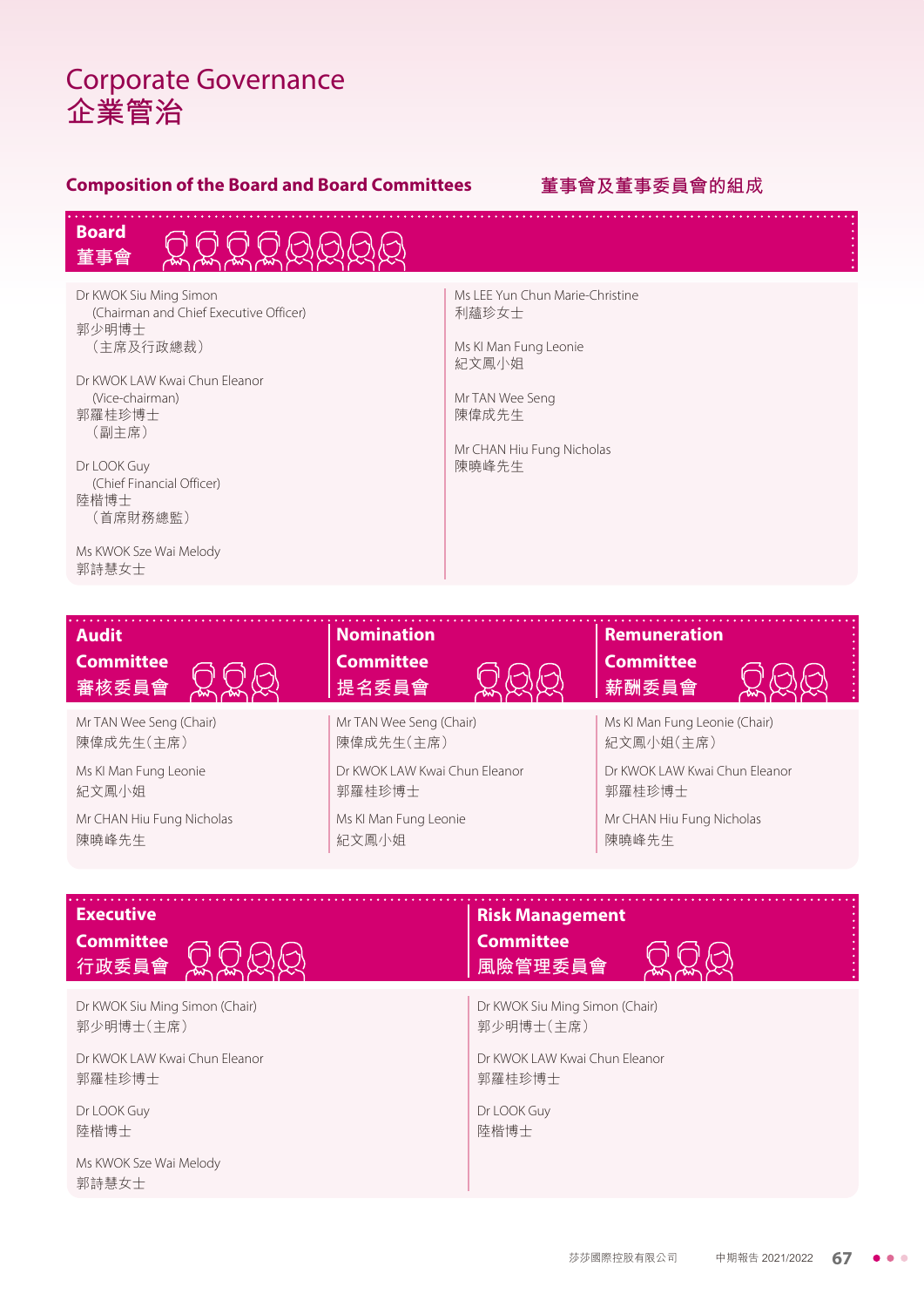## Corporate Governance **企業管治**

At Sa Sa, we recognise the importance of good corporate governance in delivering long-term, sustainable results. We are therefore committed to maintaining the highest standards of corporate governance.

Details of our corporate governance practices can be found in our annual report and our corporate website.

## **Compliance with the Corporate Governance Code (CG Code)**

Throughout the six months ended 30 September 2021 and up to the date of this interim report, we have complied with all but one of the code provisions under the CG Code.

#### **Code Provision A.2.1**

The roles of chairman and chief executive should be separate and should not be performed by the same individual under code provision A.2.1 of the CG Code. We have deviated from the code in that Dr KWOK Siu Ming Simon is both the chairman and CEO of the Company. The division of responsibilities between the two roles are, however, clearly established and set out in writing in the respective terms of reference for the chairman and the chief executive officer. Dr Kwok, being one of the founders of the Group, has superior knowledge of our business and is a veteran of the retail industry. The Board is therefore of the view that vesting the roles of chairman and chief executive officer in the same person facilitates the execution of the Group's business strategies and maximises the effectiveness of our operations. We will, nevertheless, periodically review the Board's structure going forward in light of the evolving needs of the Group and consider segregation of the two roles if and when appropriate.

在莎莎,我們意識到良好的企業管治對達致長遠及 可持續成效的重要性。我們因此承諾會維持最高水 平之企業管治。

有關本公司企業管治常規的詳情,請參閱我們的年 報及本公司網站。

## **遵守企業管治守則**

截至2021年9月30日止六個月及直至本中期報告日 期,除未能遵守其中一項守則條文,我們已遵守管 治守則的所有守則條文。

#### **守則條文第A.2.1條**

就企業管治守則的守則條文第A.2.1條,主席與行政 總裁的角色應有區分,並不應由一人同時兼任。由 於郭少明博士現身兼本公司主席及行政總裁兩職, 我們偏離了守則條文。主席及行政總裁各自的職責 已清楚載於主席及行政總裁職權範圍內。郭博士作 為本集團之創辦人,對我們的業務擁有卓越的知識 及為零售界之翹楚。因此,董事會認為由同一人身 兼公司主席及行政總裁兩職,有利執行本集團的商 業策略和發揮其最高營運效益,惟董事會會不時檢 討此架構,並於適當時候,考慮將兩職分開。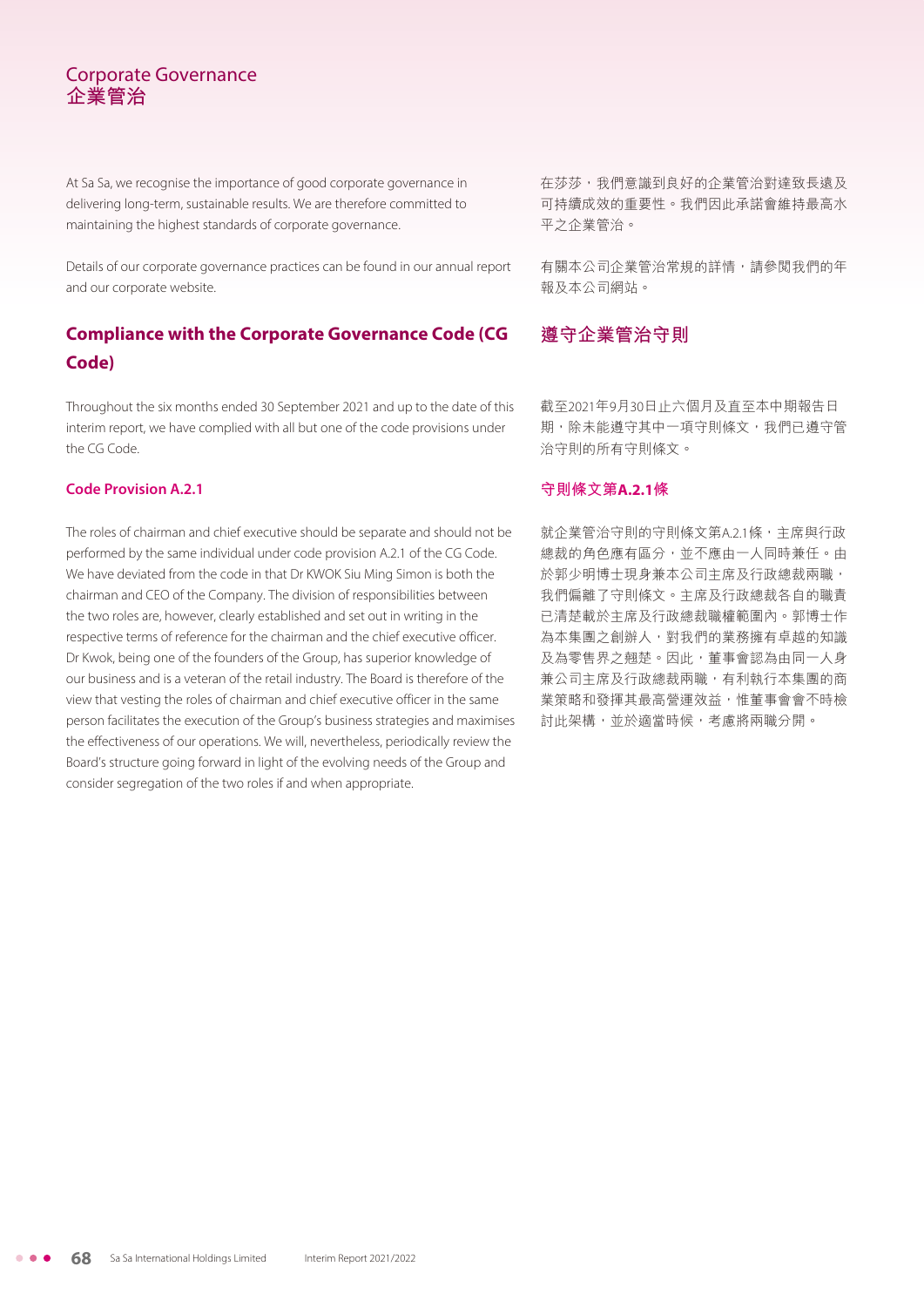## **Work done in the six months ended 30 September 2021**

Set out below is a summary of the work performed by the Company's Board and Board committees in the six months ended 30 September 2021.

#### **Board**

Three meetings were held in the period, during which the Board reviewed the performance of the Group, considered the challenges and risks that it is facing, and developed strategies and action plans. The following specific matters (among others) were reviewed and considered, and approval given where appropriate:

- Reports and recommendations from the respective chairs of the different board committees.
- Budget of the Group.
- Annual results for the year ended 31 March 2021, and the performance of key business units against budget and the market.
- Content of various corporate communications and disclosure including results announcement, annual report and circulars to the shareholders regarding the annual general meeting and buyback mandate.
- The re-appointment of Ms KI Man Fung Leonie as independent nonexecutive director.
- The re-election of Dr LOOK Guy, Ms KI Man Fung Leonie and Mr TAN Wee Seng as directors at the annual general meeting held on 15 September 2021.
- The re-appointment of PwC as auditor of the Company.
- Quarterly results for the third quarter ended 31 December 2020 and the first quarter ended 30 June 2021.
- Updates of The Stock Exchange of Hong Kong Limited including the highlights of the consultation conclusion on review of Listing Rules relating to disciplinary powers and sanctions and highlights of the consultation on review of CG Code and related Listing Rules.
- Updates from ESG.

#### **2021年9月30日止六個月內之工作回顧**

以下載列本公司董事會及董事委員會於截至2021年9 月30日止六個月的工作摘要。

#### **董事會**

於期內已舉行三次會議,董事會已於會上審議集團 的業績,討論所面對之挑戰及風險,及相對應之策 略及需執行之計劃。並已審議及考慮,並在適當情 況下批准下列事項(其中包括):

- 各董事委員會主席的報告及建議。
- 集團的財政預算。
- 截至2021年3月31日之全年業績,及個別部門就 預算及市場相比之表現。
- 多項企業傳訊及披露之公司文件,如業績公 告、年報及寄予股東有關股東週年大會通函及 購買股份授權。
- 重新委任紀文鳳小姐為獨立非執行董事。
- 陸楷博士、紀文鳳小姐及陳偉成先生於2021年9 月15日舉行的股東週年大會上重選。
- 續聘羅兵咸永道為公司核數師。
- 截至2020年12月31日止之第三季度業績及截至 2021年6月30日止之第一季度業績。
- 香港交易所有限公司的最新資料,包括檢討《上 市規則》有關紀律處分權力及制裁的條文諮詢結 果的重點及檢討《企業管治守則》及相關《上市規 則》條文的重點。
- 環境、社會及管治最新情況。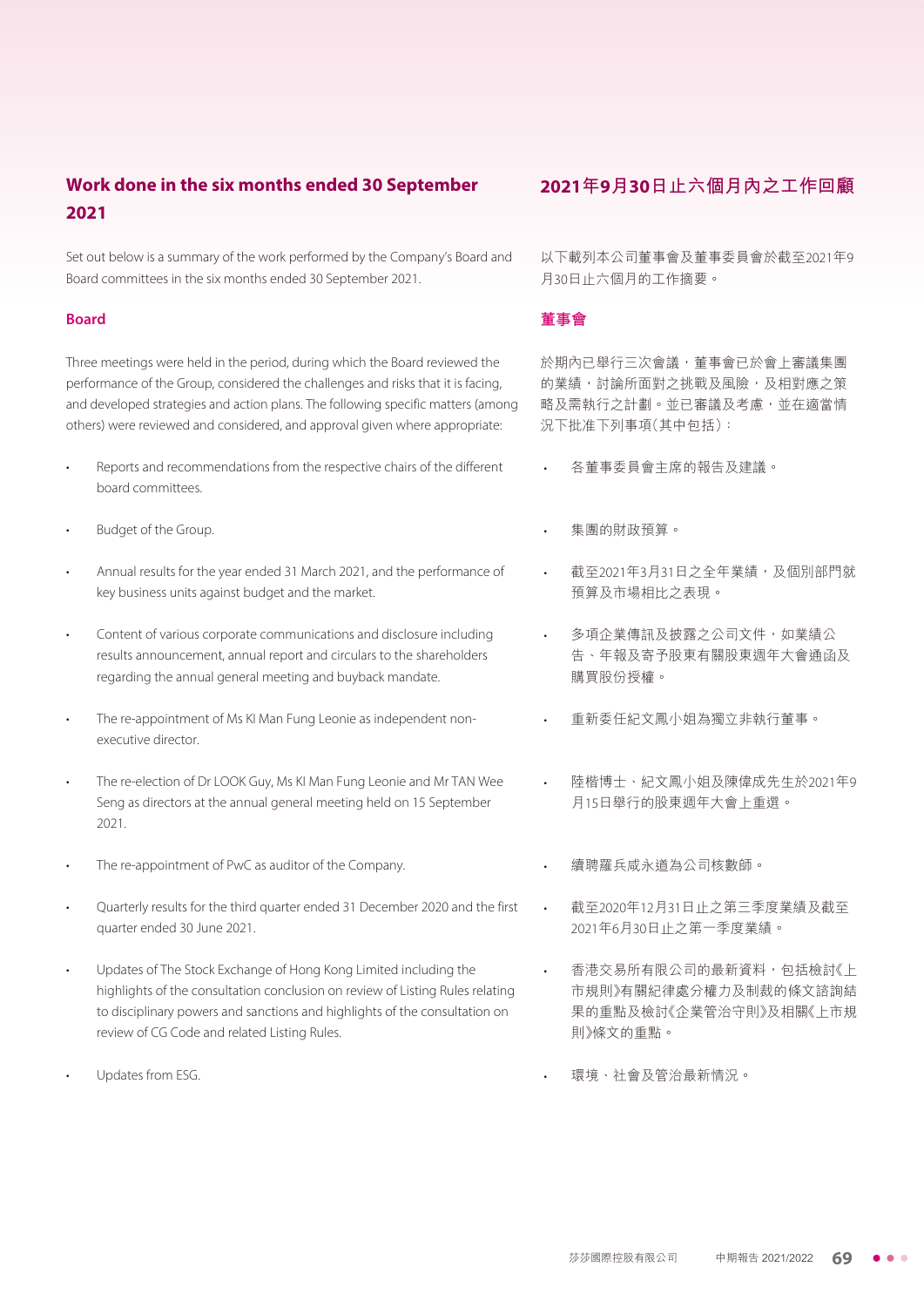## **Work done in the six months ended 30 September 2021 (continued)**

#### **Audit Committee**

Three meetings were held in the period, during which the following matters (among others) were reviewed and considered by the Audit Committee:

- Report from the external auditor.
- Final results for the year ended 31 March 2021.
- The audit and non-audit services provided by the external auditor.
- Reports from the internal audit function.
- The re-appointment of PwC as auditor of the Company.

Members of the Audit Committee held one private meeting with the external auditor during the period.

#### **Remuneration Committee**

One meeting was held in the period during which the remunerations of the directors and senior management for the financial year 2021/22 were considered by the Remuneration Committee.

## **2021年9月30日止六個月內之工作回顧 (續)**

#### **審核委員會**

於期內已舉行三次會議。審核委員已於會上審議及 考慮了下列事項(其中包括):

- 外聘核數師之報告。
- 截至2021年3月31日之全年業績。
- 外聘核數師提供有關審計及非審計之服務摘要。
- 內部審核職能提交的報告。
- 續聘羅兵咸永道為公司核數師。

審核委員會成員與外聘核數師於期內私下舉行一次 會議。

#### **薪酬委員會**

於期內已舉行一次會議。薪酬委員會於會上考慮了 2021/22財政年度的董事及高級管理層薪酬待遇。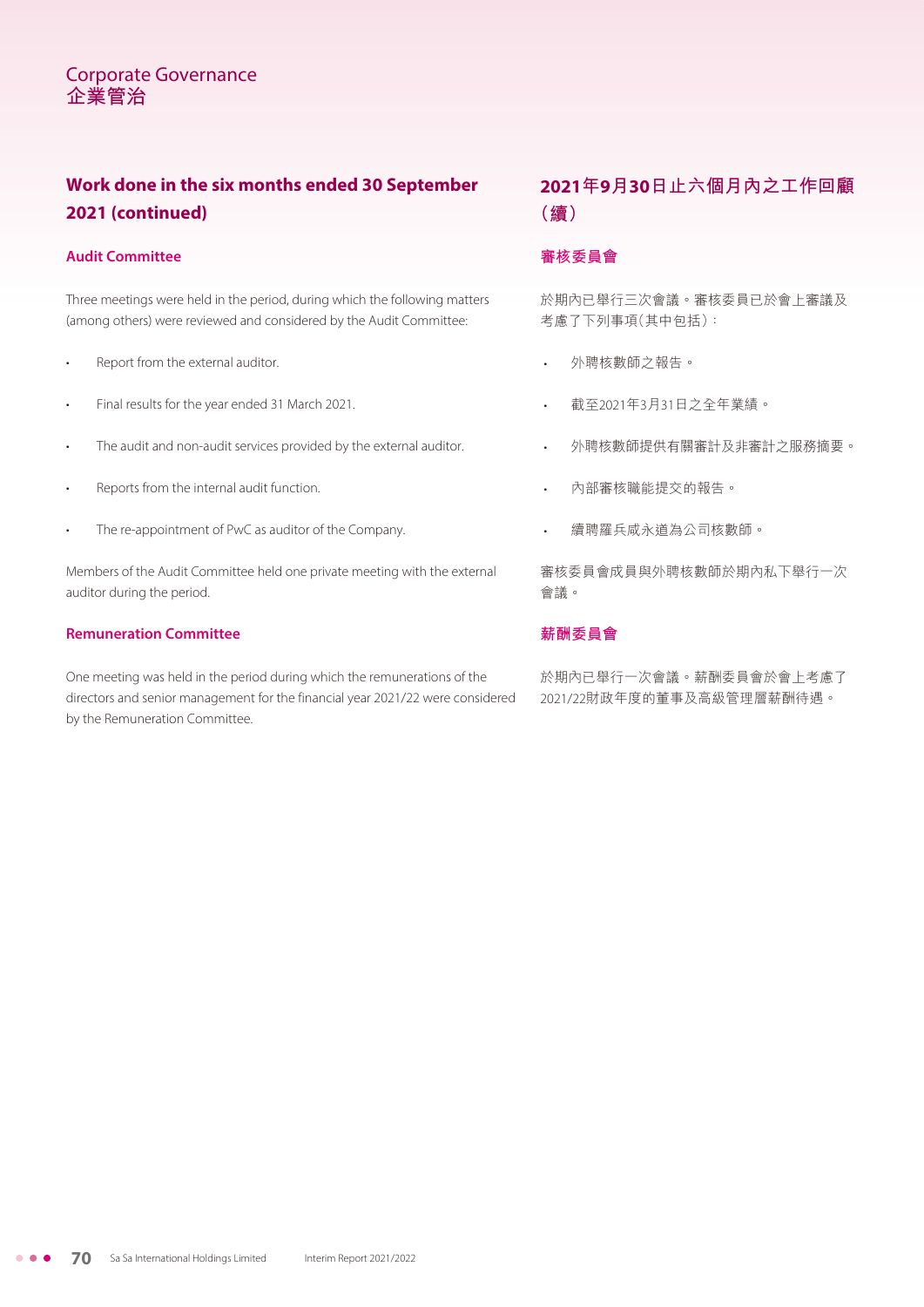## **Work done in the six months ended 30 September 2021 (continued)**

#### **Nomination Committee**

One meeting was held in the period during which the following matters (among others) were considered by the Nomination Committee:

- The structure, size and composition of the Board.
- The continued independence of each independent non-executive director.
- The re-appointment of Ms KI Man Fung Leonie as independent nonexecutive director.

#### **Executive Committee**

Six meetings were held in the period during which the following matters (among others) were considered by the Executive Committee:

- The results and performance of the Group and each business unit, including their respective performance against the market as a whole and against budget.
- The reasons for such under or over performance against the market/budget and corresponding action plans and strategies.

#### **Risk Management Committee**

One meeting was held in the period during which the following matters (among others) were considered by the Risk Management Committee:

The major risks, including red flags, areas requiring improvements, mitigation plans and progress of implementation.

## **2021年9月30日止六個月內之工作回顧 (續)**

#### **提名委員會**

於期內已舉行一次會議。提名委員會於會上考慮了 下列事項:

- 董事會的架構、規模及組成。
- 評估獨立非執行董事的持續獨立性。
- 重新委任紀文鳳小姐為獨立非執行董事。

#### **行政委員會**

於期內已舉行六次會議。行政委員會於會上討論了 下列事項:

- 本集團及個別部門之業績及表現,當中包括於 市場相比及預算相比之表現。
- 有關未能達標或超越標準之原因及相關之計劃 及策略。

#### **風險管理委員會**

於期內已舉行一次會議。風險管理委員會於會上討 論了下列事項:

主要風險,當中包括警報、可改進地方、緩解 計劃及實施進度。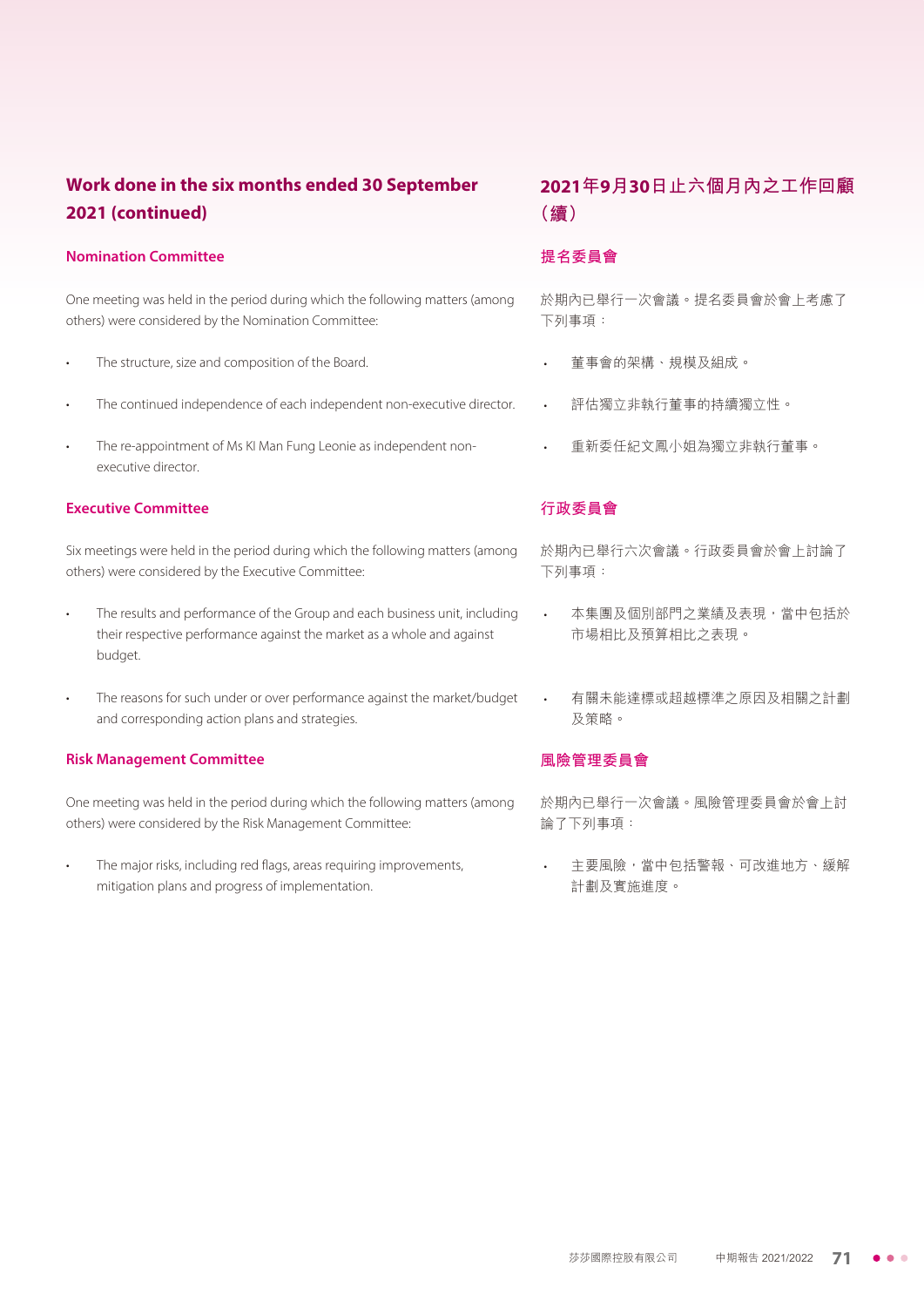## **Board, Board Committee and Annual General Meeting Attendance**

The attendance of the directors at the board and board committee meetings held in the six months ended 30 September 2021, and at the AGM held on 15 September 2021 are as follows:

## **董事會、董事委員會及股東週年大會的 出席情況**

截至2021年9月30日止六個月的董事會及董事會委員 會會議,以及於2021年9月15日舉行的股東週年大會 之董事出席情況如下:

|                                                                |                     |                                           |                                                  |                                                |                                               | <b>Risk</b>                                      |                                                   |
|----------------------------------------------------------------|---------------------|-------------------------------------------|--------------------------------------------------|------------------------------------------------|-----------------------------------------------|--------------------------------------------------|---------------------------------------------------|
| <b>Directors</b><br>董事                                         | <b>Board</b><br>董事會 | <b>Audit</b><br><b>Committee</b><br>審核委員會 | <b>Remuneration</b><br><b>Committee</b><br>薪酬委員會 | <b>Nomination</b><br><b>Committee</b><br>提名委員會 | <b>Executive</b><br><b>Committee</b><br>行政委員會 | <b>Management</b><br><b>Committee</b><br>風險管理委員會 | <b>Annual General</b><br><b>Meeting</b><br>股東週年大會 |
| <b>Executive Directors</b>                                     |                     |                                           |                                                  |                                                |                                               |                                                  |                                                   |
| 執行董事                                                           |                     |                                           |                                                  |                                                |                                               |                                                  |                                                   |
| Dr KWOK Siu Ming Simon                                         | 3/3                 | $3/3*$                                    | $1/1*$                                           | $1/1*$                                         | 6/6                                           | 1/1                                              | 1/1                                               |
| 郭少明博士                                                          |                     |                                           |                                                  |                                                |                                               |                                                  |                                                   |
| Dr KWOK LAW Kwai Chun Eleanor                                  | 3/3                 | $3/3*$                                    | 1/1                                              | 1/1                                            | 6/6                                           | 1/1                                              | 1/1                                               |
| 郭羅桂珍博士                                                         |                     |                                           |                                                  |                                                |                                               |                                                  |                                                   |
| Dr LOOK Guy                                                    | 3/3                 | $3/3*$                                    | N/A                                              | N/A                                            | 5/6                                           | 1/1                                              | 1/1                                               |
| 陸楷博士                                                           |                     |                                           | 不適用                                              | 不適用                                            |                                               |                                                  |                                                   |
| Ms KWOK Sze Wai Melody                                         | 3/3                 | $3/3*$                                    | N/A                                              | N/A                                            | 6/6                                           | N/A                                              | 1/1                                               |
| 郭詩慧女士                                                          |                     |                                           | 不適用                                              | 不適用                                            |                                               | 不適用                                              |                                                   |
| <b>Non-Executive Director</b>                                  |                     |                                           |                                                  |                                                |                                               |                                                  |                                                   |
| 非執行董事                                                          |                     |                                           |                                                  |                                                |                                               |                                                  |                                                   |
| Ms LEE Yun Chun Marie-Christine                                | 3/3                 | $3/3*$                                    | N/A                                              | N/A                                            | N/A                                           | N/A                                              | 1/1                                               |
| 利蘊珍女士                                                          |                     |                                           | 不適用                                              | 不適用                                            | 不適用                                           | 不適用                                              |                                                   |
| <b>Independent Non-Executive Directors</b>                     |                     |                                           |                                                  |                                                |                                               |                                                  |                                                   |
| 獨立非執行董事                                                        |                     |                                           |                                                  |                                                |                                               |                                                  |                                                   |
| Ms KI Man Fung Leonie                                          | 3/3                 | 3/3                                       | 1/1                                              | 1/1                                            | N/A                                           | N/A                                              | 1/1                                               |
| 紀文鳳小姐                                                          |                     |                                           |                                                  |                                                | 不適用                                           | 不適用                                              |                                                   |
| Mr TAN Wee Seng                                                | 3/3                 | 3/3                                       | N/A                                              | 1/1                                            | N/A                                           | N/A                                              | 1/1                                               |
| 陳偉成先生                                                          |                     |                                           | 不適用                                              |                                                | 不適用                                           | 不適用                                              |                                                   |
| Mr CHAN Hiu Fung Nicholas                                      | 3/3                 | 3/3                                       | 1/1                                              | N/A                                            | N/A                                           | N/A                                              | 1/1                                               |
| 陳曉峰先生                                                          |                     |                                           |                                                  | 不適用                                            | 不適用                                           | 不適用                                              |                                                   |
| <b>Total number of meetings</b><br>會議總數                        | 3                   | 3                                         | 1                                                | 1                                              | 6                                             | 1                                                | 1                                                 |
| Average attendance rate of directors <sup>^</sup><br>董事的平均出席率^ | 100%                | 100%                                      | 100%                                             | 100%                                           | 95.8%                                         | 100%                                             | 100%                                              |
| Notes:                                                         |                     |                                           |                                                  | 附註:                                            |                                               |                                                  |                                                   |

Attendance is expressed as the number of meetings attended out of the number of meetings held.

Those marked with an

(\*) Attended as an invitee only.

(^) Average attendance rate is calculated without the invitees.

出席紀錄為舉行之會議數目中所出席的會議數目。

標有

(\*) 者僅以受邀者身份出席。

( ^) 平均出席率並沒有計算受邀出席者。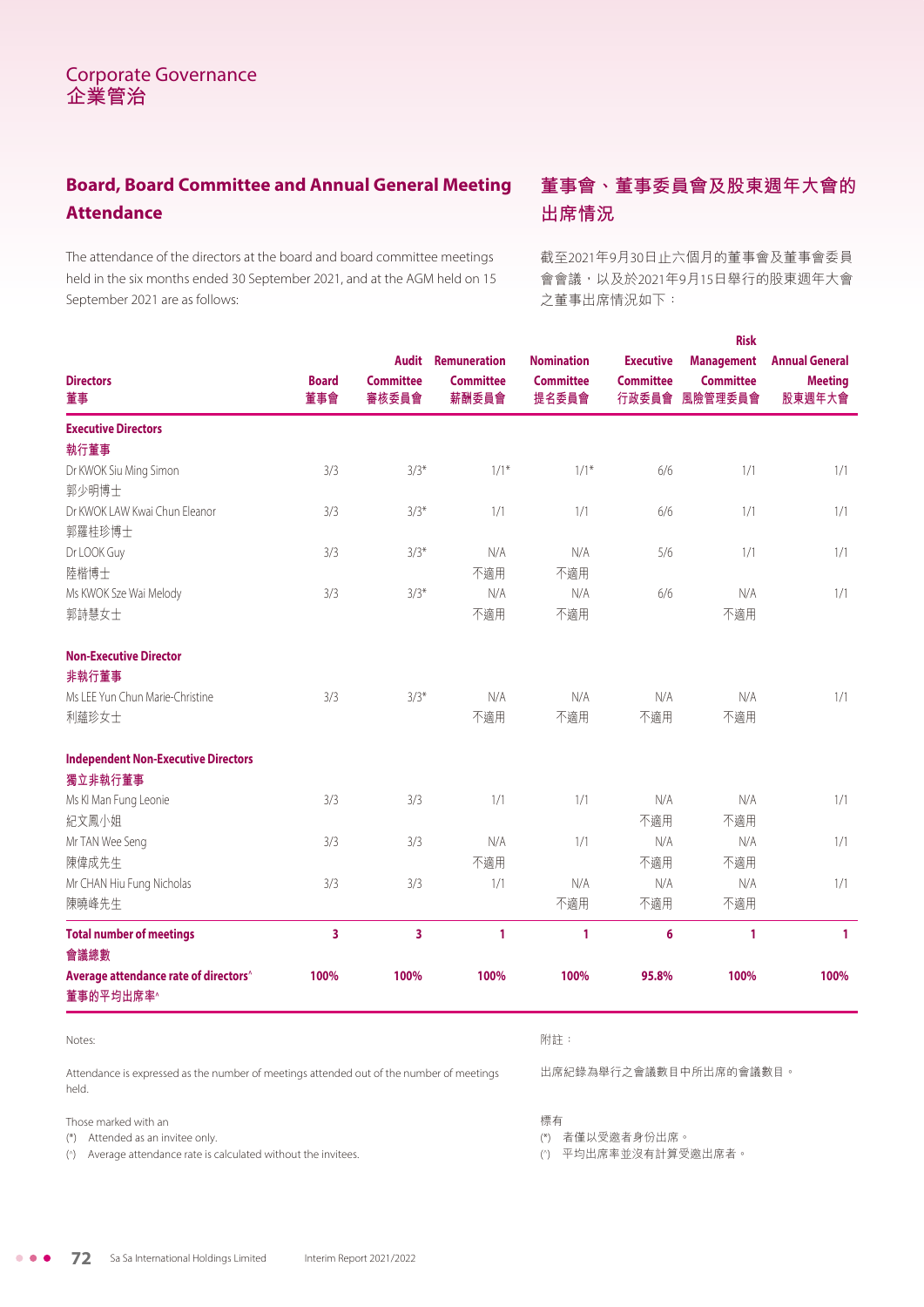#### **Model Code for Securities Transactions by Directors**

We have adopted our own written policy regarding securities transactions on terms no less exacting than the standard set out in the Model Code for Securities Transactions by Directors of Listed Issuers as set out in Appendix 10 of the Listing Rules (Model Code). The Model Code is extended to certain "relevant employees" who, because of their office or employment, is likely to possess inside information in relation to the Company or its securities. We have received confirmation from all Directors and relevant employees that they have complied with the policy throughout the period under review.

#### **Changes in Directors' Particulars**

- Dr KWOK Siu Ming Simon became a member of the Election Committee (representatives of Hong Kong members of relevant national organisations subsector) on 26 August 2021. He also ceased to be an elected member of the Board of Trustees of New Asia College, The Chinese University of Hong Kong, in July 2021.
- Ms KWOK Sze Wai Melody became a member of the Election Committee (wholesale and retail subsector) on 26 August 2021.
- Mr TAN Wee Seng was appointed as Chairman of the Sustainability Committee of Xtep International Holdings Limited on 1 January 2021.

#### **Risk Management and Internal Controls**

The Group's risk management and internal control systems is designed with reference to the Committee of Sponsoring Organizations of the Treadway Commission ("COSO"). The Board is accountable for overseeing the Group's risk management and internal control systems and reviewing their effectiveness on an ongoing basis. The management and other personnel are responsible for implementing and maintaining a robust internal control system that covers governance, compliance and risk management, as well as financial and operational controls. This system is designed to manage rather than eliminate the risk of failure to achieve business objectives, and can only provide reasonable, rather than absolute assurance of the followings:

- appropriateness and effectiveness of risk management and internal control systems;
- compliance with applicable laws, regulations, policies and procedures;
- reliability and integrity of financial reporting;
- effectiveness and efficiency of operations; and
- prevention and detection of fraud and irregularities.

The Board has delegated to the Risk Management Committee ("RMC") the overall responsibility for leading the management in the establishment and maintenance of appropriate and effective risk management and internal control systems.

#### **董事進行證券交易的標準守則**

我們已採納不遜於上市規則附錄十所載列的上市發 行人董事進行證券交易標準守則(標準守則)的規定 標準之書面政策。這守則已伸延至因職務或工作而 可能擁有與本公司或其股份有關的內幕資料的若干 有關僱員。我們已收到全體董事及有關僱員確認他 們於回顧期內已遵守該守則。

## **董事詳情變動**

- 郭少明博士於2021年8月26日成為選舉委員會委 員(有關全國性團體香港成員的代表界別分組) 及於2021年7月不再擔任香港中文大學新亞書院 選任校董。
- 郭詩慧女士於2021年8月26日成為選舉委員會委 員(批發及零售界界別分組)。
- 陳偉成先生於2021年1月1日獲委任為特步國際 控股有限公司可持續發展委員會主席。

#### **風險管理及內部監控**

集團的風險管理及內部監控制度是參考Committee of Sponsoring Organizations of the Treadway Commission (COSO)而設計。董事會負責持續地監察集團的風險 管理及內部監控制度,以及檢討其有效性,而管理 層及其他職員則負責實施及維持穩健的內部監控制 度,該制度涵蓋管治、合規、風險管理、財務及經 營監控。制度旨在管理而非消除未能實現業務目標 的風險,而且只能就下列各項作出合理但非絕對的 保證:

- 風險管理及內部監控制度的合適性及成效;
- 遵守適用的法律、法規、政策及程序;
- 財務匯報的可靠性及真實性;
- 營運的效益及效率;及
- 防止及查察欺詐及違規事項。

董事會已委派風險管理委員會就風險管理及內部監 控向管理層提供領導,並全面地負責建立和維持合 適及有效的風險管理和內部監控系統。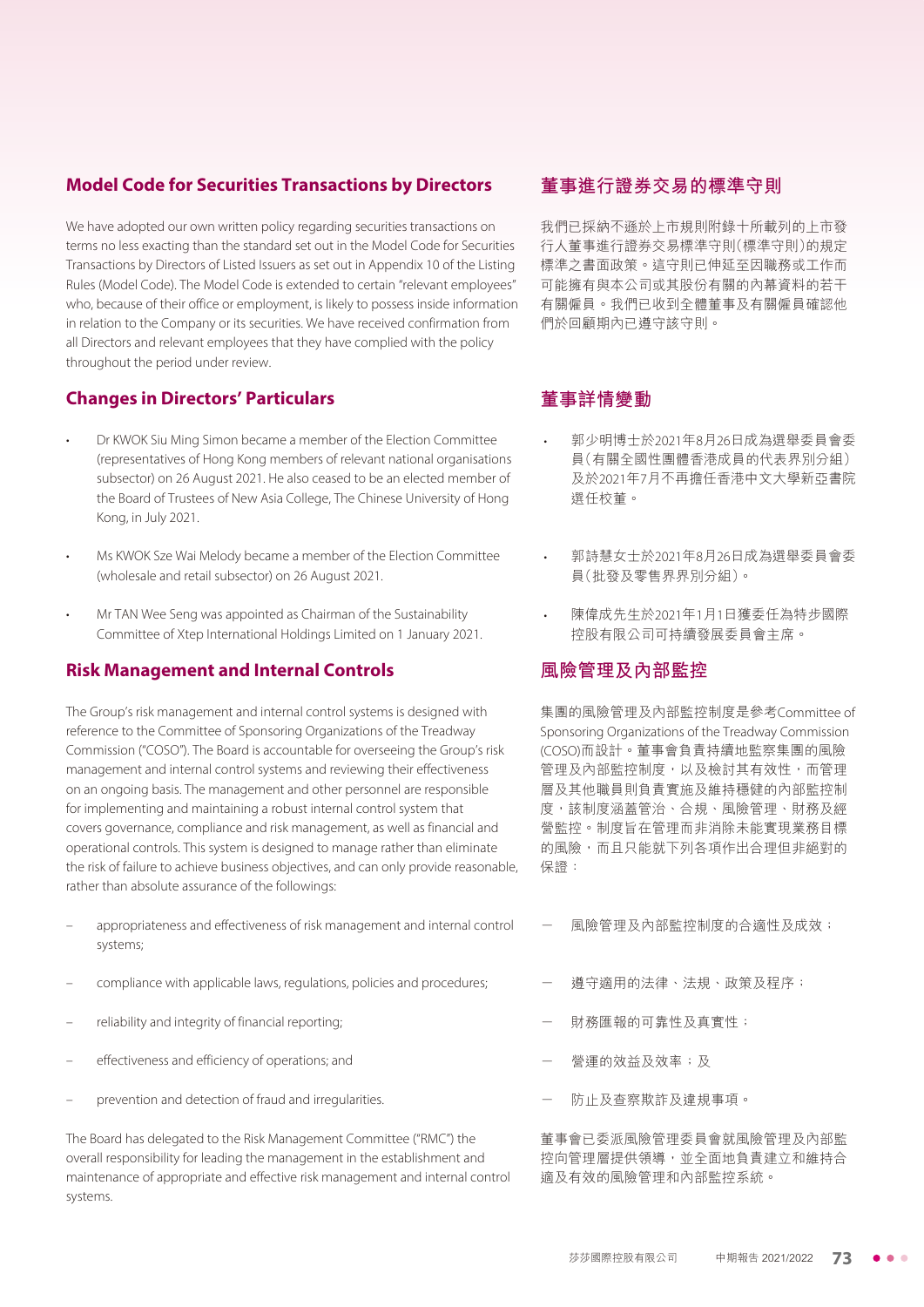#### **Governance and Ethical Business Practices**

The Group has established and formalised ethical business practices, and has demonstrated its commitment to effective governance, setting the right tone at the top with respect to internal controls. Ethical standards and requirements are clearly stipulated in our Employee Handbook to inculcate and promote ethical and risk awareness culture throughout the Group. A Whistleblowing Policy is in place to encourage good-faith reporting of any suspected improprieties or wrongdoing without fear of reprisals. In addition, Guides to the Prevention of Bribery Ordinance, Conflict of Interest Policy and Gifts and Entertainment Policy are in place to provide employees with proper guidelines as well as mechanism for declaration.

The Group provides all new employees with training in key corporate policies and applicable laws and regulations. We also provide ongoing training for existing employees, organising internal and external workshops on new policies and regulatory requirements to ensure they retain the highest standards of business and personal ethics.

In order to enable the Group to evaluate and manage fraud risks in a more systematic and proactive approach, fraud risk assessment is incorporated as an integral part of the Group's risk management structure to continuously manage and mitigate fraud risks. All business units and major departments in our headquarters are required to formally assess and report annually their fraud risk exposure via the Control Self-Assessment. To proactively protect against fraud, we have introduced a set of fraud monitoring indicators for business units with high fraud vulnerability. We believe that ethical business practice fosters employee morale, boosts brand reputation, encourages loyalty in customers and employees, and improves our bottom line.

## **Risk Management Framework and Management of Major Risks**

The Group's Enterprise Risk Management ("ERM") framework provides a systematic and disciplined approach to risk management process, which is embedded in the system of internal controls and is an integral part of corporate governance. The ERM framework helps sustain business success, creates value for stakeholders and supports the Board in discharging its corporate governance responsibilities by proactively identifying, addressing and managing major risks within the Group. Management are responsible for direct risk management and report to the RMC.

Details of major risks, ERM system and processes are set out in the ERM Report on pages 81-85 of the Group's FY2020/21 Annual Report.

## **管治及商業道德操守**

集團已建立及規範化其商業道德操守,並致力維持 有效的企業管治,此乃高層就內部監控訂定的基 調。為了在集團內灌輸及推廣道德和風險意識文 化,本集團已將相關道德守則及要求清晰地列明於 員工手冊中。集團亦已制訂舉報政策,促進及鼓勵 員工誠實舉報任何涉嫌不當或不法行為,而不必害 怕遭到報復。除此以外,我們亦已制訂「防止賄賂條 例」指引、利益衝突政策和接受饋贈政策,為僱員提 供適當指引以及申報機制。

本集團在新員工入職培訓中已加入重點企業政策和 相關的法律法規等課題。與此同時,集團亦不時诱 過內部及外間所舉辦的工作坊,提醒現有員工在執 行他們的業務及責任時須保持高度的商業及個人道 德。

為使集團以更有系統及更主動的方式評估及管理欺 詐風險,此等風險評估已包括在集團風險管理架 構內,以確保欺詐風險得到持續的管理及有效的緩 解。所有業務單位和總部主要部門必須每年透過內 部控制自我評估,對相關風險作出正式的評估和匯 報。為了積極防範欺詐,我們為較易出現欺詐行為 的業務單位訂立了一套欺詐監控指標。我們相信, 合乎道德操守的商業行為能增強員工士氣、提高品 牌聲譽、增加顧客與員工的忠誠度及提高我們的利 潤。

#### **風險管理框架及主要風險管理**

集團的企業風險管理框架為風險管理提供系統化及 規範化的程序,而有關程序已內嵌於內部監控制 度,以及是企業管治中不可或缺的重要一環。透過 企業風險管理框架前瞻性地識別、應對及管理集團 內主要風險來保持業務成功,為持份者創造價值及 支援董事會履行其企業管治責任;而管理層須直接 負責風險管理並向風險管理委員會匯報。

有關主要風險、企業風險管理制度及程序的詳情載 於本集團2020/21年度年報的第81頁至第85頁的企業 風險管理報告內。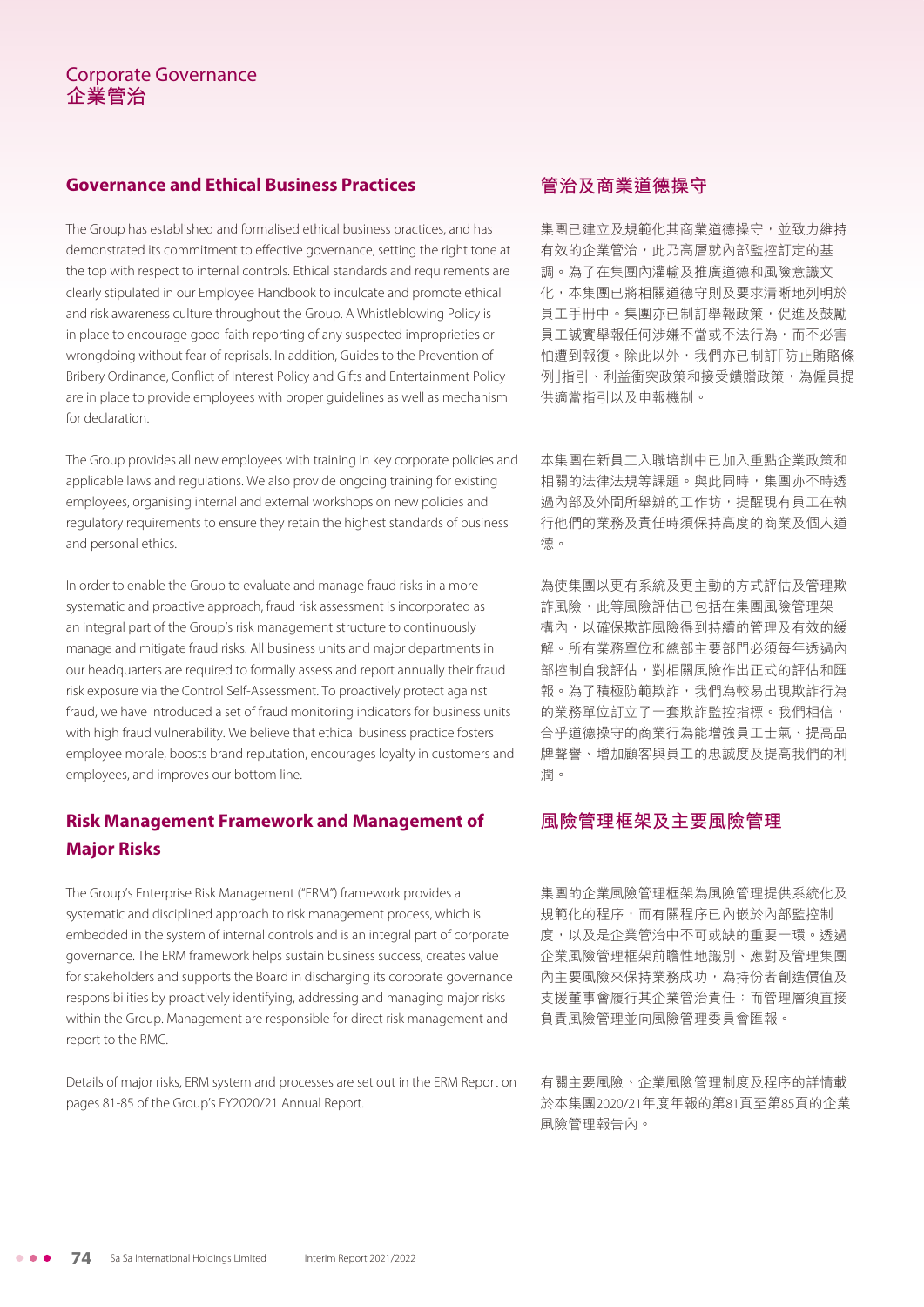## **Risk Management Framework and Management of Major Risks (continued)**

Since our last annual review, there has been no significant change in the nature and extent of major risks. With the COVID-19 pandemic continuing to adversely impact the Group's operations, we expect the pandemic to remain a driver of increases in some of our major risks, including liquidity risk and operating risks in markets affected by COVID-19 pandemic outbreaks including Mainland China and Malaysia. The Group has established controls and mitigating measures, and plans to manage these risks.

The Group is adopting a diversification strategy for its sales channels, markets, customers and products. We have continued to develop our online touchpoints and invested more resources in expanding our online business, leveraging the collaboration of online platforms and offline store network in order to provide our customers with a seamless online-to-offline ("O2O") shopping experience to offset loss in physical store traffic due to social distancing measures put in place to control the pandemic. We have strategically expanded our store network in key regions in Mainland China. We have strengthened our product category management, especially on health & fitness and personal care products as well as beauty gadgets, to broaden our customer base, foster greater loyalty among existing customers, and attract new customers. In addition, we have implemented prudent cash management and streamlined our store network to optimise our cost structure as part of our strategy for managing increasing risks. Further details can be found in the "Outlook and Strategies" section of the Management Discussion & Analysis chapter.

The Group will continuously monitor the situation and our residual risk, and will consider stepping up certain mitigating actions if required.

#### **Quality Management**

The Group is fully committed to quality management. We have been refining and formalising policies, procedures and working practices benchmarked against the International Organization for Standardization ("ISO") Quality Management System – currently in its latest ISO 9001:2015 version – to standardise workflows and documentation. We will continually follow the standard procedures and control processes which have already been embedded in the daily operations and will continue to benefit from increasing operational efficiency and effectiveness in achieving our business goals.

#### **風險管理框架及主要風險管理(續)**

本期內,主要風險的性質及程度沒有發生重大變 化。隨著新冠疫情持續對集團的營運產生不利影 響,我們預計疫情仍會是我們一些主要風險上升的 驅動因素,包括流動性風險和受到新冠疫情爆發而 有所影響的中國內地及馬來西亞市場的營運風險, 集團已制定應對措施來緩解及管理已識別的風險。

集團在銷售渠道、市場、顧客群及產品方面採取多 元化策略。我們繼續發展線上接觸點、投放更多資 源擴展線上業務,並借助線上平台與線下店網絡的 協調,為客戶提供無縫的O2O購物體驗,以抵消因 控制疫情而採取的社交距離措施所帶來的實體店客 流量損失。我們亦策略性地於中國內地的重點地區 擴充店舖網絡。同時,我們加強產品組合管理,尤 其保健產品、個人護理產品及美容小儀器,以擴展 顧客層,提升現有顧客的忠誠度及吸納新顧客。此 外,作為我們管理正上升的風險之策略,集團已實 施嚴謹的現金管理及理順店鋪網絡,以優化成本架 構。詳細內容請參閱「管理層討論及分析」章節的「展 望與應對策略」部分。

集團會持續監察營運環境的轉變及剩餘風險,並將 按需要考慮進一步的緩解措施。

### **優質管理制度**

集團致力推行優質管理。我們根據國際標準化組織 (ISO)的優質管理體系標準,即最新版的 ISO 9001:2015, 修訂並完善政策、流程及工作指引, 使工作流程及文件處理按標準運作。我們會持續遵 從已建立的標準化政策及流程制度,此等監控程序 已融入日常的業務活動中,有助我們繼續受惠於更 高的營運效率和效益以達致業務目標。